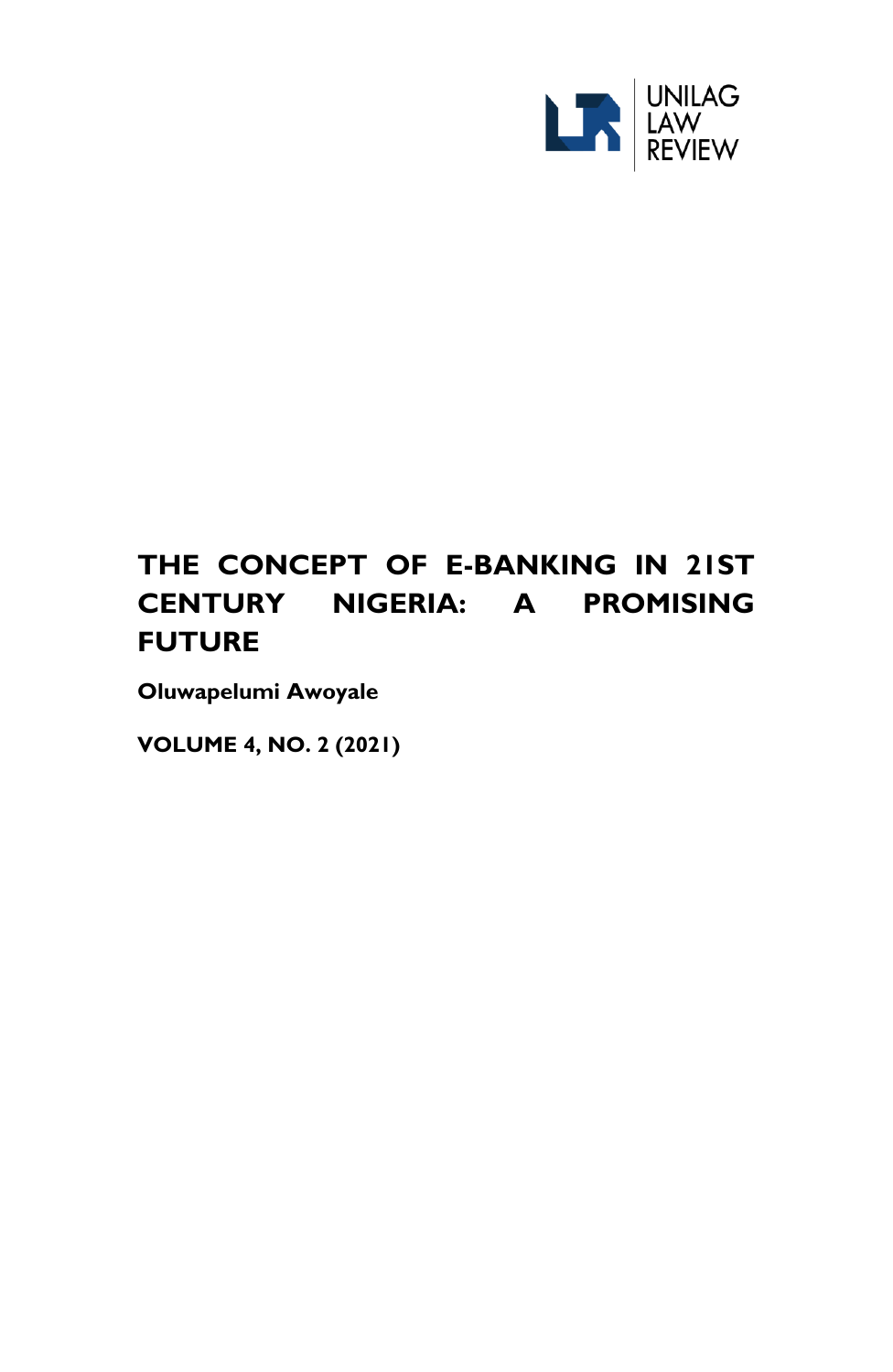# **THE CONCEPT OF E-BANKING IN 21ST CENTURY NIGERIA: A PROMISING FUTURE**

Oluwapelumi Awoyale\*

# *ABSTRACT*

*The competitive engagement of key players in the banking sector has caused a need for dynamism in business approach and customer satisfaction which will subsequently result in profit making. Just like the revolution Information Communication and technology has been causing through several human endeavours, the banking sector has not been left behind. Electronic banking is a relatively old concept in Nigeria, which banks plug into to ensure customer satisfaction. However, despite being customer oriented, a relative percentage of the customers have still not seen the need to thrust their confidence in this system. To this end, this paper seeks to analyse the concept of E-banking in 21st century Nigeria, address prevailing challenges in this sector and analyse the future of electronic banking in Nigeria.*

Keywords: E-Banking, Internet Banking, Electronic Fund Transfer, Online Banking.

# **1.0. INTRODUCTION**

The proper definition of a bank has been statutorily scarce; however, some statutes have defined its closely related concept. Section 1 of the Bill of Exchange Act<sup>1</sup> defines a banker to include a body of persons whether incorporated or not who carry on the business of banking. Section 22 of Chartered Institute of Bankers Act 2007<sup>2</sup> defines a bank as "a bank licensed in Nigeria under Banks and Other Financial Institution Act 1991". Section 66 of Banks and Other Financial Institution Act 1991 defines bank as any bank licensed under this "Act", it however, defines banking business as the business of receiving deposits or current account, savings account or other similar account; paying or collecting cheque drawn by or paid in by customers; provision of finance or such other business as the Governor may, by order published in the Gazette, designate a banking business. In

<sup>1</sup> Chapter B8, Laws of the Federation of Nigeria 2004.

<sup>\*</sup> Oluwapelumi Awoyale is a penultimate law student of law at Lead City University. He can be contacted via email: [pelumifemi87@gmail.com.](mailto:pelumifemi87@gmail.com)

<sup>&</sup>lt;sup>2</sup> 2007 Act No.5.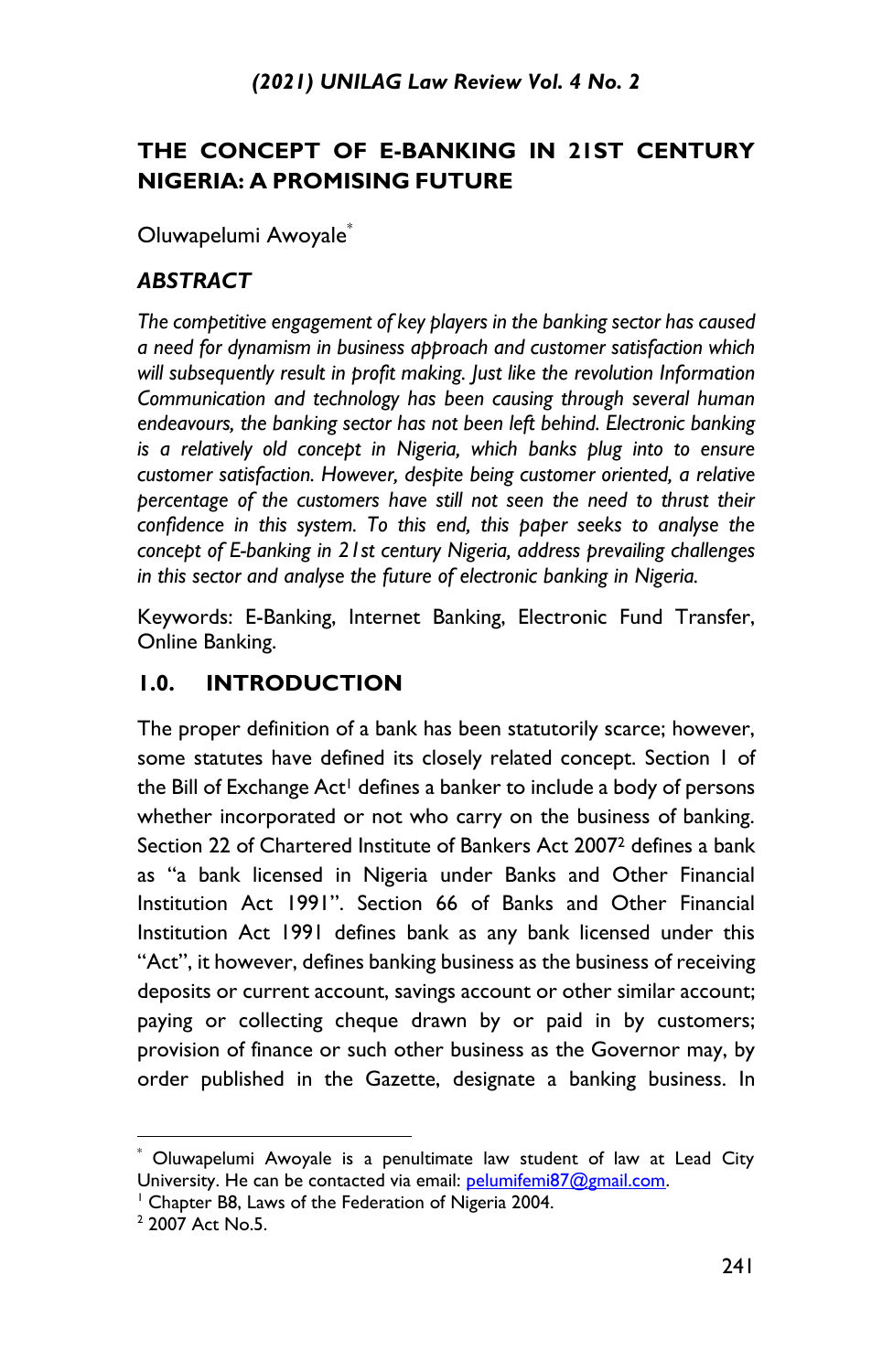*Associated Discount House Ltd* v *Amalgamated Trustees Ltd*, <sup>3</sup> it was held that:

> The word "bank" is not defined in the constitution and in the interpretation Act. It is therefore appropriate to ascribe its ordinary grammatical meaning which is, according to Ogundare, JSC in *Federal Mortgage Bank of Nigeria* v *NDIC* (1999) 2 NWLR (Pt. 591) 333 at 361 as an organisation or place that provides financial services.

The importance of banking system in economic growth and development cannot be undermined globally, Nigeria inclusive. They provide a mechanical system to group savings and convert them into investment. A bank serves as an intermediary between depositors and borrowers. Globalization and financial liberalization constitute major changes that have significantly affected banks, and this has resulted in competition between banks forcing individual banks to find new market to expand. Many Nigerian banks have, over the years, streamlined their organizations, tailored their products and services delivery and automated their operations to enhance their performance and capture the market. As the struggle to enhance performance intensifies, the focus is moving to the complete automation of all their operation and services. The system or industry is highly competitive and competition is expected to intensify as new players of local and global scope enters the market. As the competitive terrain becomes more challenging to navigate, banks will need to maintain their competitive edge, and to do this; they have to adopt new technology.<sup>4</sup>

The inherent potential in Information Communication and Technology has been discovered by Nigerian banks since the 1980s, and they have over the years tried to explore the potentials in this system. Decades after, nearly all commercial banks operate Automated Teller Machine

<sup>3</sup> (2006) LPELR-583(SC).

<sup>&</sup>lt;sup>4</sup> M.A. Farouq, S.U. Hassan, and A, Mamman, "Electronic Banking Products and Performance of Nigerian Listed Deposit Money Banks" (2013) 1(10) *American Journal of Computer Technology and Application*, pp. 138-148.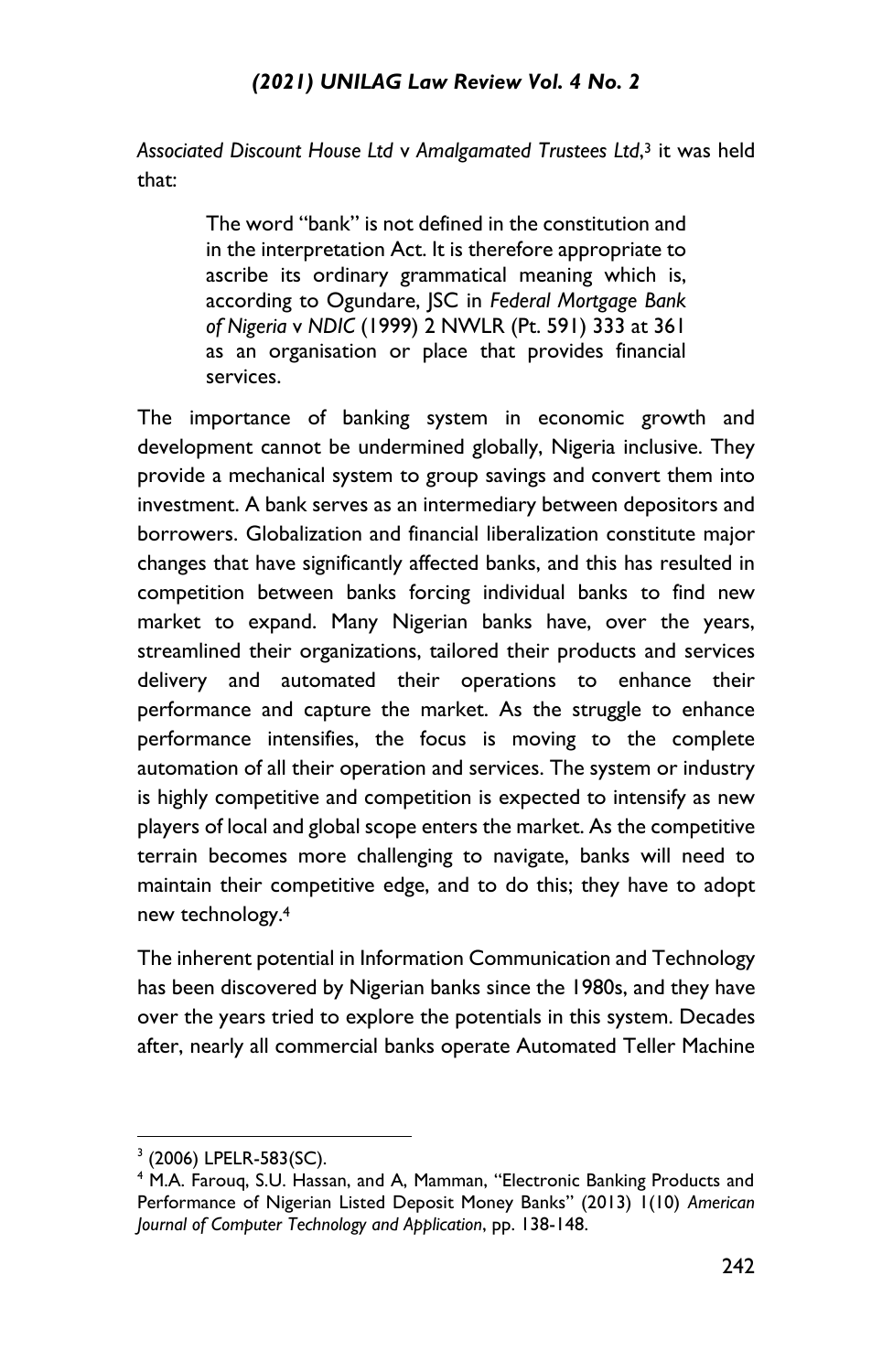(ATM) services, internet banking services, online banking services, credit card services among many others.

However, the challenge of E-banking has generated a number of public outcries which are predominantly based on its insecurity, congestion and network failure especially in a third world country like Nigeria. The massive ignorance that bedevils the populace has defeated the essence of the Personal Identification Number given to individuals (in relation to card transactions) as this is readily given by illiterate individuals, when requesting assistance in making withdrawals.

To this end, the researcher will analyse the concept of electronic banking and its future in the light of recent circumstances. To do this, the paper is divided into seven sections. The introduction, the concept of electronic banking and its legal framework in Nigeria, the history of electronic banking in Nigeria, the advantages so far, the hiccups in using electronic devices for financial transactions, future prospect and recommendations.

# **2.0. THE CONCEPT OF ELECTRONIC BANKING AND ITS LEGAL FRAMEWORK**

Electronic banking is the conduct of banking process as of deposit, payment confirmation, and enquiries through the use of electronic medium.

The Central Bank of Nigeria (CBN), in 2003, released guidelines on electronic banking as part of the payment system enshrined in Vision 2020 which led to issuance of framework for Mobile payment services (2009), Guidelines on Nigeria debit scheme (2009), ATM operations guideline (2010), Nigeria Uniform Bank Account Number (NUBAN).

Electronic banking may be defined as a means whereby banking business is transacted using automated processes and electronic devices such as personal computers, telephones, fax machines, Internet, card payments and other electronic channels. Some banks practice electronic banking for informational purpose, some for simple transactions such as checking account balance as well as transmission of information, while others facilitate funds transfer and other financial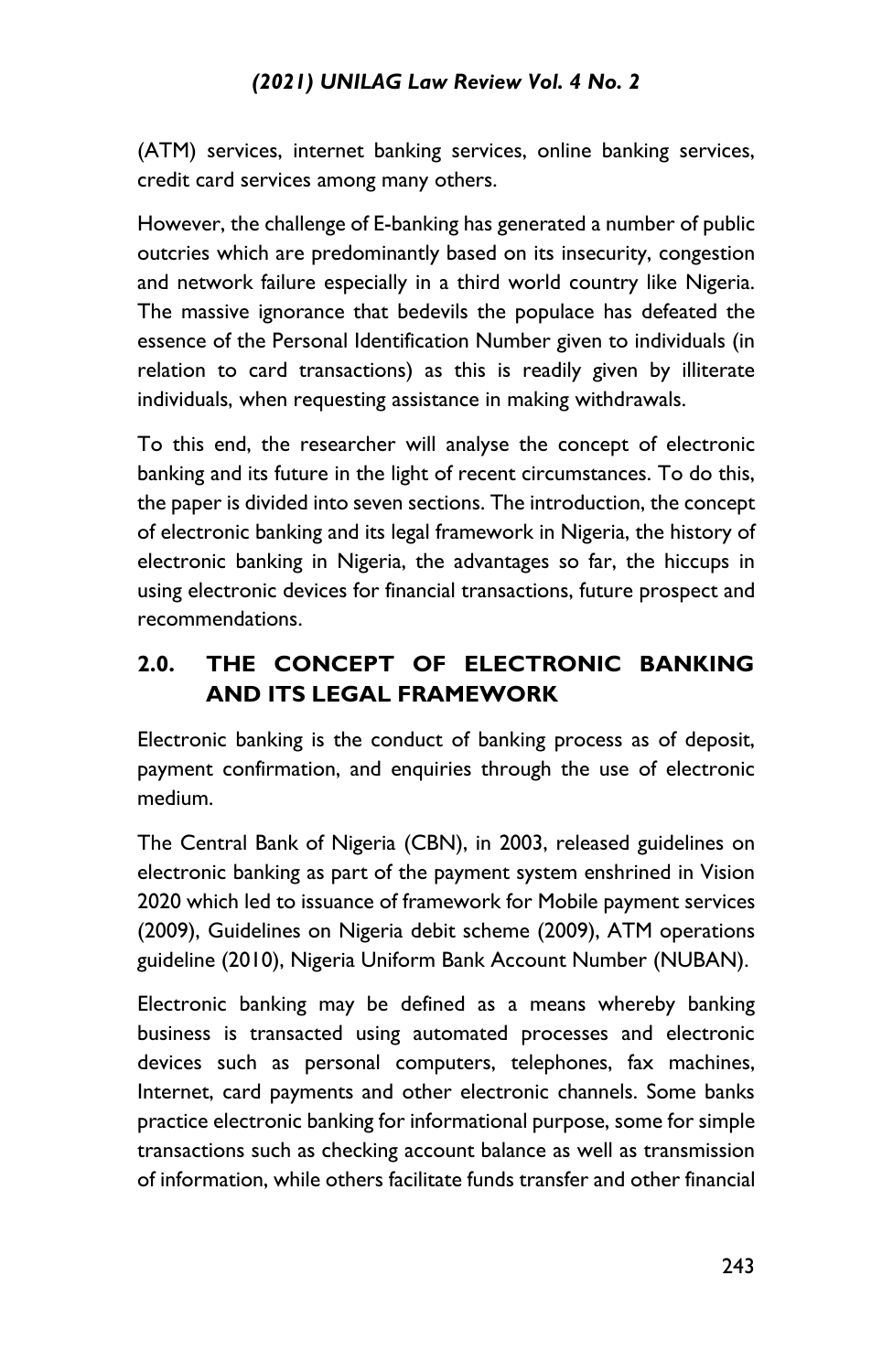transactions. Many systems involve a combination of these capabilities.<sup>5</sup>

Electronic Banking (Also known as "Electronic Fund Transfer") is further defined as:

> Any transfer of funds which is initiated by a person by way of instruction, authorization or order to a bank to debit or credit an account maintained with that bank through electronic means and includes point of sales transfer, automated teller machine transactions, direct deposits or withdrawal of funds, transfer initiated by telephone, internet and card payment.<sup>6</sup>

The Guideline of Nigeria Direct Debit Scheme (2009) defines direct debit as a payment prepared in an Electronic Fund Transfer Format, in this case the National Electronic Fund Transfer (NEFT) format or any other format prescribed by relevant service provider.

Guideline on Operation of Electronic Payment channels in Nigeria defines online transaction to mean a transaction in which there is a direct connection between the device(s) and a centralised computer system for effecting settlement or authorisation or validation before a transaction can be executed.

Introduction to the Revised Standard on Nigeria Uniform Bank Account Number (NUBAN) Scheme for Banks and other Financial Institutions in Nigeria (2018) provides that, in exercise of the powers conferred on CBN under the Banks and other Financial Institution Act and CBN Act 2007 to make regulations and to promote sound financial system in Nigeria, facilitate the development of an efficient and effective payment systems in Nigeria, the standards for the efficient operation of Electronic Fund Transfer and cheques clearing operations by Banks and other Financial Institutions (OFIs) are issued by CBN.

<sup>5</sup> Central Bank of Nigeria (CBN), "Report of The Technical Committee on Electronic Banking" (2003), available at [https://www.cbn.gov.ng/OUT/PUBLICATIONS/BSD/2003/E-](https://www.cbn.gov.ng/OUT/PUBLICATIONS/BSD/2003/E-BANKINGRPT.PDF)[BANKINGRPT.PDF](https://www.cbn.gov.ng/OUT/PUBLICATIONS/BSD/2003/E-BANKINGRPT.PDF) (accessed 13 January 2021).

<sup>&</sup>lt;sup>6</sup> S. 58 Cybercrime (Prohibition, Prevention Etc.) Act 2015.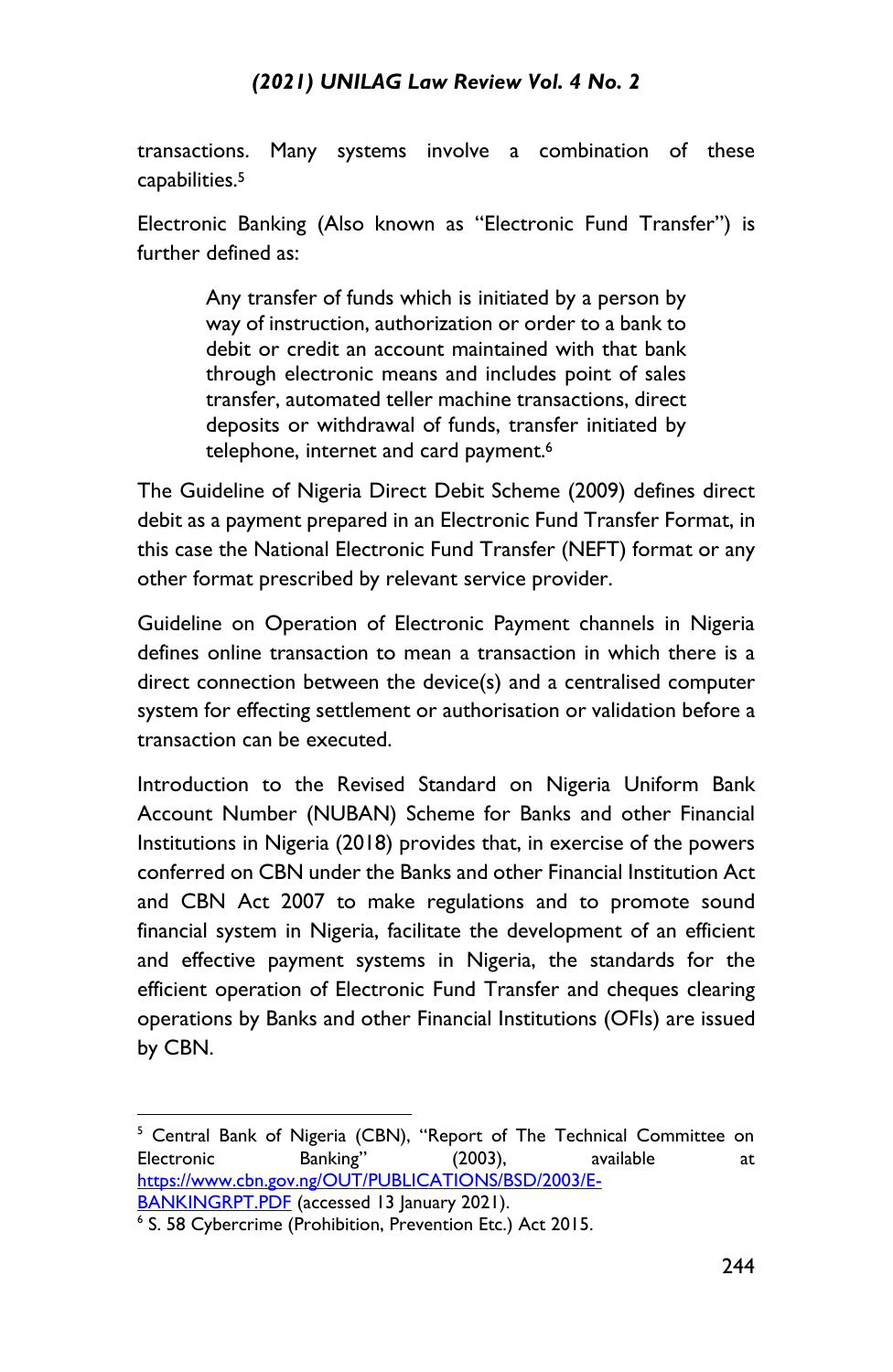This concept has been repeatedly called different names, ranging from Electronic Fund Transfer to e-banking and online transaction, among others. It is however, pertinent to know that irrespective of the name, the concept is one.

Kingsley Moghalu, in 2013, elaborated that electronic banking means the conduct of banking transactions, deposit and withdrawals, transfers and receipts, processing of customers' loan requests, update of bank customers' enquiries through electronic means, using remote ICT servers and/or the internet.

Electronic banking products and services includes ATMs, online banking, internet banking, smart cards, telephone banking, virtual banking, Point of Sale Terminals among others.

Convenience, flexibility, speed, efficiency, accessibility and so on has popularised e-banking so much that it has become irresistible.

# **3.0. HISTORY OF ELECTRONIC BANKING IN NIGERIA**

Banking has come a long way from the time of ledger cards and other manual filling system to the computer age. The Structural Adjustment Programme (SAP) initiated in 1986 by the Babangida Administration brought an end to the kind of banking services rendered by the first generation of banks which have been described as "Arm Chair Banking". The SAP changed not only the structure but also the content of banking business. Just as the number of banks grew tremendously from 40 in 1985 to 125 in 1991, the SAP made possible the licensing of more banks and which posed more threat to existing ones and the more aggressive the marketing techniques adopted by them. In the process of the intense competition, adoption of electronic banking was seen as a necessity to maintaining a good competitive position. Whereas e-banking stormed the British Banking scene in the late sixties, Nigeria started the long and tortuous journey in November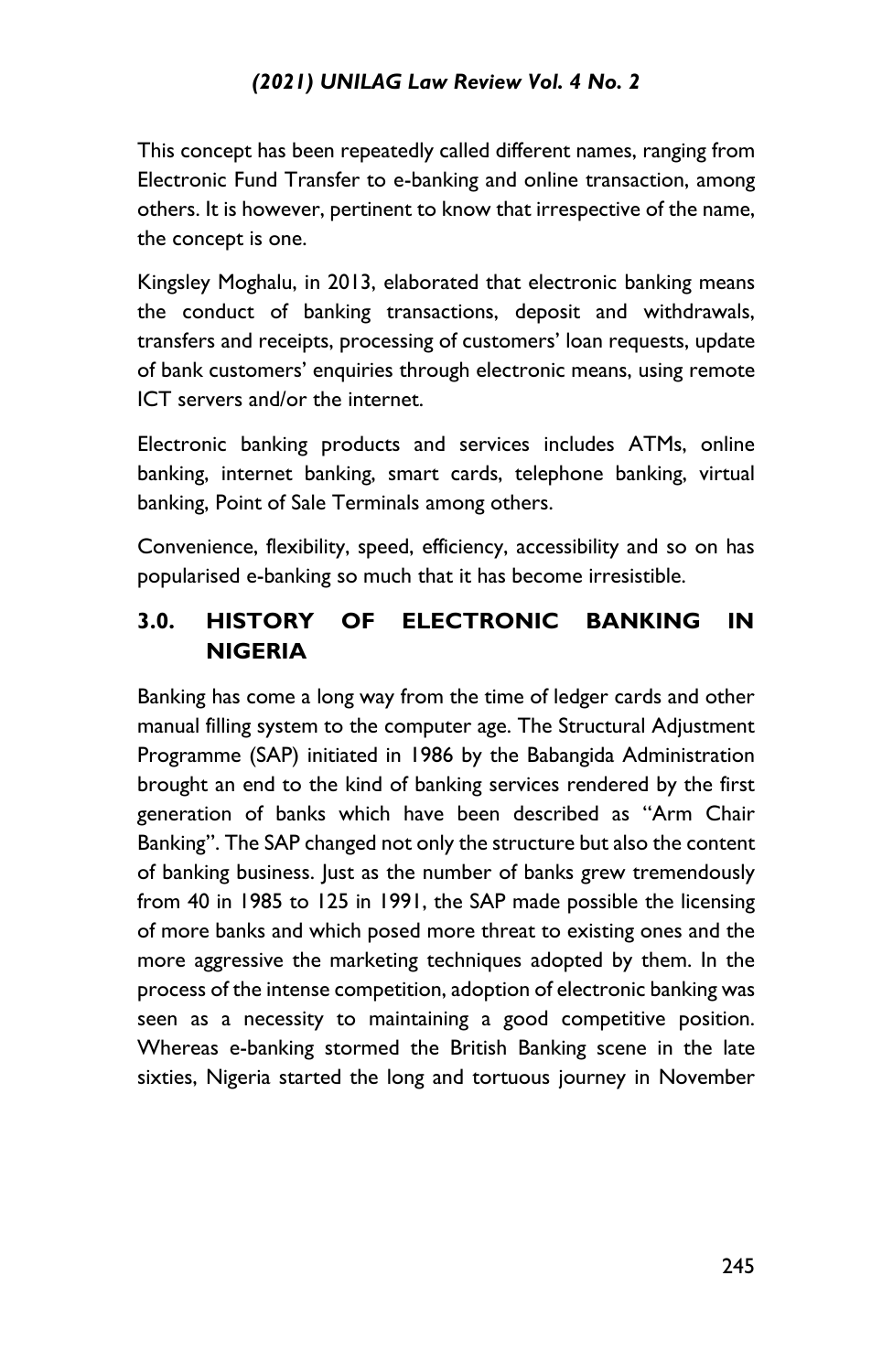1990 when Society General Bank launched their first Automated Teller Machine.<sup>7</sup>

Later on, the scenario became different. Banks have not only adopted computerization, but advanced from very simple and basic retail operations of deposits and cash withdrawal as well as cheque processing, to the delivery of sophisticated products which came as a result of keen competition in view of unprecedented upsurge in the number of banks and branches as well as advancement in information technology. There was the need to innovate and modernize banking operation in the face of increased market pressure and customers demand for improved service delivery and increased convenience.<sup>8</sup>

The introduction of e-banking (e-payment) products in Nigeria commenced in 1996 when the CBN granted All States Trust Bank approval to introduce a closed system electronic purse called ESCA. This was followed in February 1997, with the introduction of a similar product called "Paycard", by Diamond Bank. The card-based e-money products assumed an open platform with the authorization in February 1998 of Smartcard Nigeria PLC, a company floated by a consortium of 19 banks to produce and mange cards called "value cards" and issued by the member banks. Another consortium of more than 20 banks under the auspices of Gemcard Nigeria Limited obtained CBN approval in November 1999 to introduce the "Smartpay" Scheme. The number of participating banks in each of the two schemes had been rising since then.<sup>9</sup>

Some banking services that have been revolutionized through the use of ICT include account opening, customer account mandate and transaction processing, recording, deposit customer services, etc. Electronic banking became prominent after the Central Bank of Nigeria banking reformation exercise in June 2004, which was geared

<sup>&</sup>lt;sup>7</sup> I.D. Adewuyi, "Electronic Banking in Nigeria: Challenges of the Regulatory Authorities and the Way Forward" (2011) 2(1) *International Journal of Economic Development Research and Investment*.

<sup>8</sup> *Ibid*.

<sup>9</sup> *Ibid*.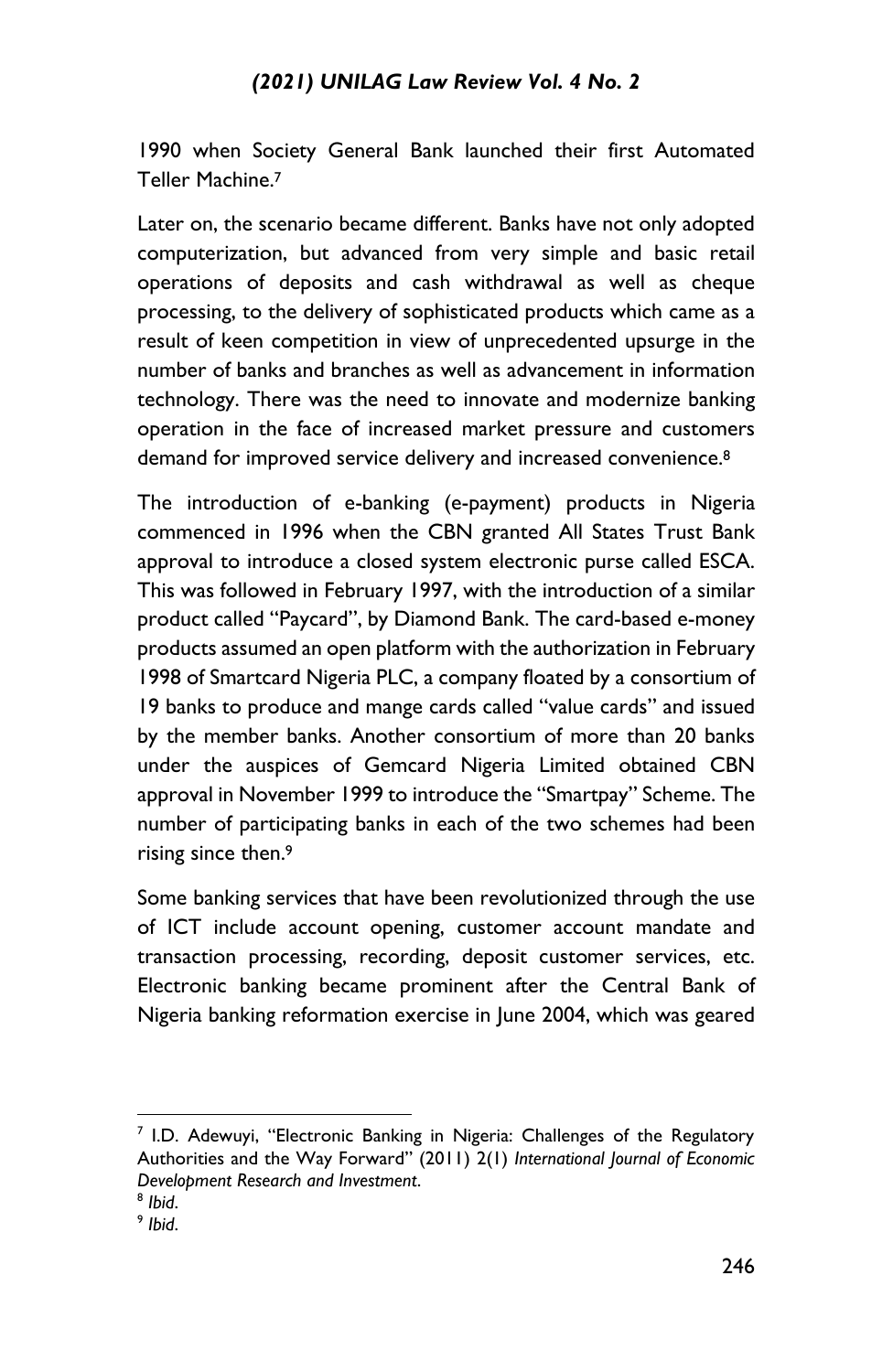towards reducing the number of banks in the country and making the emerging banks much stronger and reliable.

Before this period, it took time for transactions to be completed on the floor of Nigerian banks. Customers were driven away from banking transactions just because of poor services and facilities. But with electronic banking, the scenario became different. The banks official websites (almost all the commercial banks have their own websites) properly enlightens customer and the public as to the activities of the banks. It can give any visitors or customers all the information about the operations of the banks such as account opening information, information about internet banking viz: access to online balance of customer's account, transfer of funds to third party and access to all transfer history on customers' account. Customers do not need to wonder whether a cheque has cleared or a deposit has been posted. At the click of a button, customers can easily check the status of their current, savings and any other type of account. Also, Customers do not have to wait till month end for historical, snail mail statements of account, through online banking: banks can provide immediate account enquiries statements online for customers. Furthermore, e-banking gives the ability to pay bills electronically. Since banks tie-up with various companies, services providers, and insurance companies across the country, a customer can facilitate payment of electricity and telephone bills, online registration, scratch card of universities and insurance premium bills. Customers can also transfer any amount from one account to another account of the same bank or another bank. Geographical locations are no longer barriers to financial transactions.<sup>10</sup>

#### **3.1. Automated Teller Machine (ATM)**

The ATM is perhaps the most popular of all products of e-banking in Nigeria. However, just like every other product of this system, it has its own guidelines<sup>11</sup>. A cursory look at its guidelines exposes some legal issues which are worthy of consideration.

<sup>10</sup> *Ibid*.

<sup>&</sup>lt;sup>11</sup> CBN, "Standards and Guidelines on Automated Teller Machine (ATM) Operations in Nigeria", available at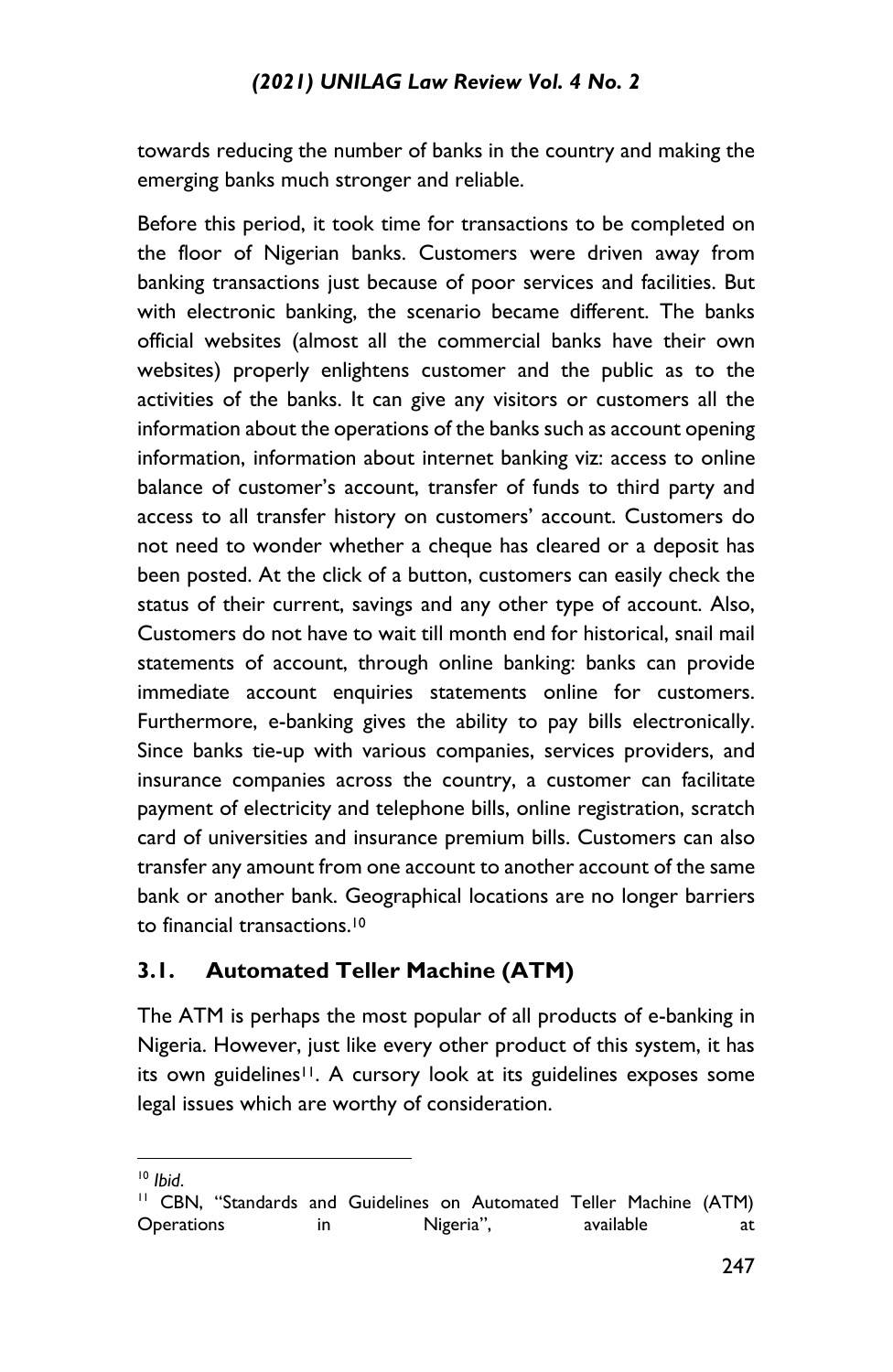The standard of operation provided by the guideline provides that all ATMs are to dispense all denominations of Naira, but the penalty section of the guideline is not clear enough. More often than not, lower denominations of Naira are not dispensed by this machine and this has a consequence on the larger society. Scarcity of lower denomination of naira can be traced to the lack of compliance of this standard by most financial institution operatives.

Financial institution operatives must consider the visually impaired persons in its ATM facilities as contained in the guideline. However, often times this is neglected, thereby leaving a section of the society uncovered in this regard.

The guidelines also stipulate that bank ATMs should not discriminate ATM cards. However, there are no laid down procedures to enforce this guideline. The only closely related procedure is that which allows the CBN to conduct onsite checks of ATMs with a view to ensuring compliance of these guidelines. Also, ATM standard downtime is 72hours consecutively. Where this is not practicable, customers ought to be duly informed. ATMs ought not to be stocked with unfit notes, and cash ought to be statutorily available in the ATMs at ALL time. These guidelines are sometimes not followed.

Every ATM is to have a camera which is mandatory to record all users of the ATMs without their key strokes. This is in no way a violation of any privacy as a matter of fact, where the user of an ATM blocks his image for camera capture, the ATM shall be capable of aborting the transaction.

Nigeria runs a cash out first before card is out of ATM, to minimize the possibility of customers leaving cash uncollected at ATM.

#### **3.2. Point of Sale (POS)**

This has over the years gained popularity due to its wide range of usage by traders, retailers and wholesalers, businesspeople, etc.

[https://www.cbn.gov.ng/OUT/2010/CIRCULARS/BSPD/ATM%20STANDARDS](https://www.cbn.gov.ng/OUT/2010/CIRCULARS/BSPD/ATM%20STANDARDS%201.PDF) [%201.PDF](https://www.cbn.gov.ng/OUT/2010/CIRCULARS/BSPD/ATM%20STANDARDS%201.PDF) (accessed 13 January 2021).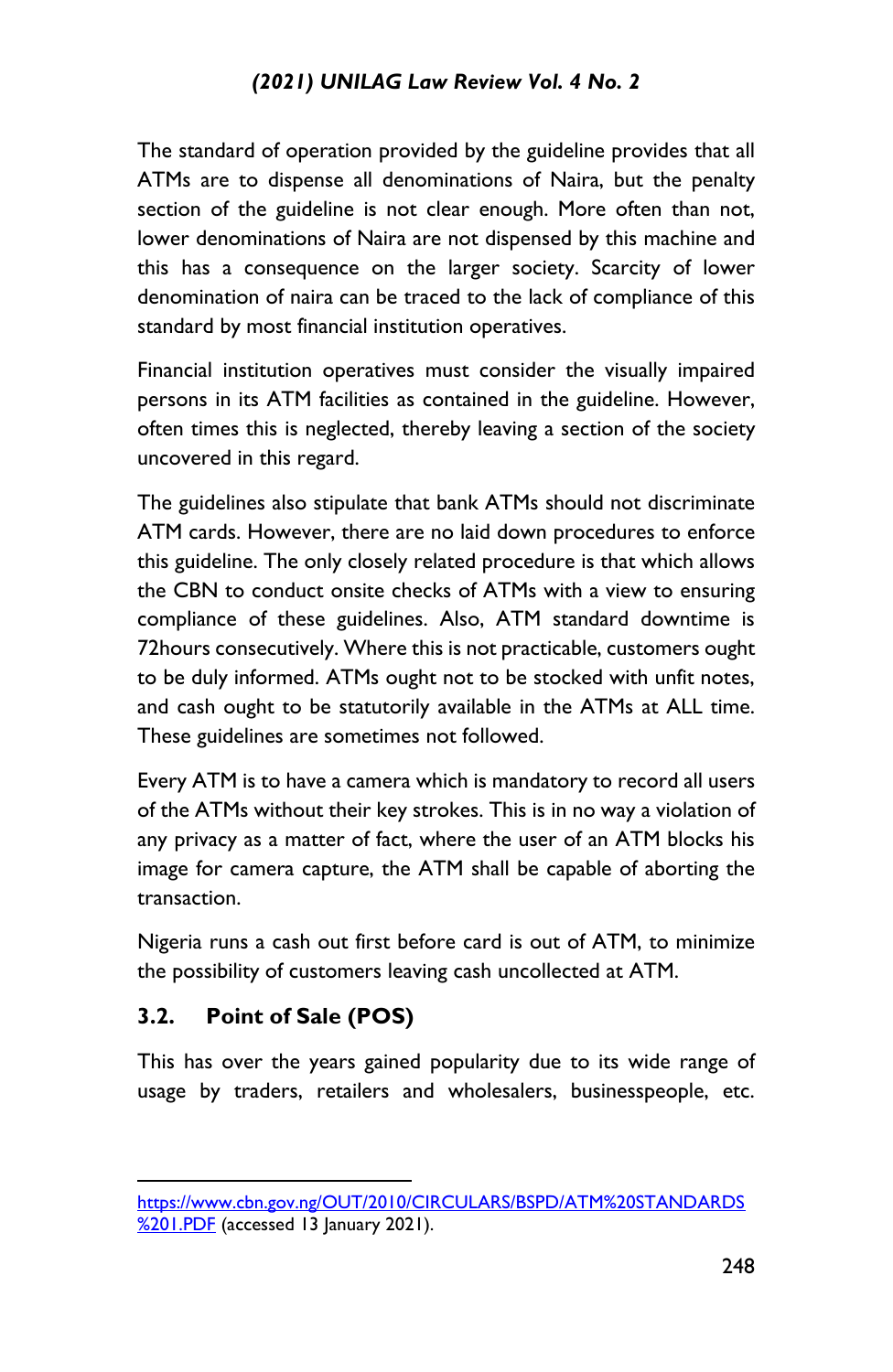However, a cursory look at its guidelines<sup>12</sup> exposes some issues for examination.

Under the guideline, the common retailers and wholesalers of POS are called the merchants and they are enabled to enter into agreement with only a merchant acquirer licensed by CBN.

The merchant shall be held liable for frauds with the card arising from its negligence, connivance etc. However, the cardholder shall be liable for fraud committed with his card, arising from the misuse of his PIN or his card. He must also protect his card, mobile device and PIN with due care or inform the issuer immediately a PIN is compromised. Timely notify the issuer about missing, stolen, damaged, lost or destroyed card and/ or mobile device.

Same also applies to the mobile POS as provided in its guidelines.<sup>13</sup>

## **3.3. Web Services**

This is fast gaining grounds in Nigeria's financial institution market and its guideline<sup>14</sup> contains some issues worthy of examination.

The issuers who are licensed financial institutions that issue payment tokens to customers are to be held liable for card fraud in the event that payments are made with hot listed cards (cards which have been deactivated by the bank or reported missing, stolen, or damaged). In other words, if a card reported to be stolen was consequently used in a web transaction, the financial institution is nevertheless to be held liable.

# **4.0. BENEFITS SO FAR**

[https://www.cbn.gov.ng/cashless/POS\\_GUIDELINES\\_August2011\\_FINAL\\_FINA](https://www.cbn.gov.ng/cashless/POS_GUIDELINES_August2011_FINAL_FINAL%20(2).pdf) [L%20\(2\).pdf](https://www.cbn.gov.ng/cashless/POS_GUIDELINES_August2011_FINAL_FINAL%20(2).pdf) (accessed 13 January 2021).

[https://www.cbn.gov.ng/out/2016/bpsd/approved%20guidelines%20on%20operat](https://www.cbn.gov.ng/out/2016/bpsd/approved%20guidelines%20on%20operations%20of%20electronic%20payment%20channels%20in%20nigeria.pdf) [ions%20of%20electronic%20payment%20channels%20in%20nigeria.pdf](https://www.cbn.gov.ng/out/2016/bpsd/approved%20guidelines%20on%20operations%20of%20electronic%20payment%20channels%20in%20nigeria.pdf) (accessed 13 January 2021).

 $12$  CBN, "Guidelines on Point of Sale (POS) Card Acceptance Services", available at

<sup>&</sup>lt;sup>13</sup> CBN, "Guidelines on Operations of Electronic Payment Channels in Nigeria", available at a state of the state of the state at a state of the state of the state at a state of the state of

<sup>14</sup> *Ibid*.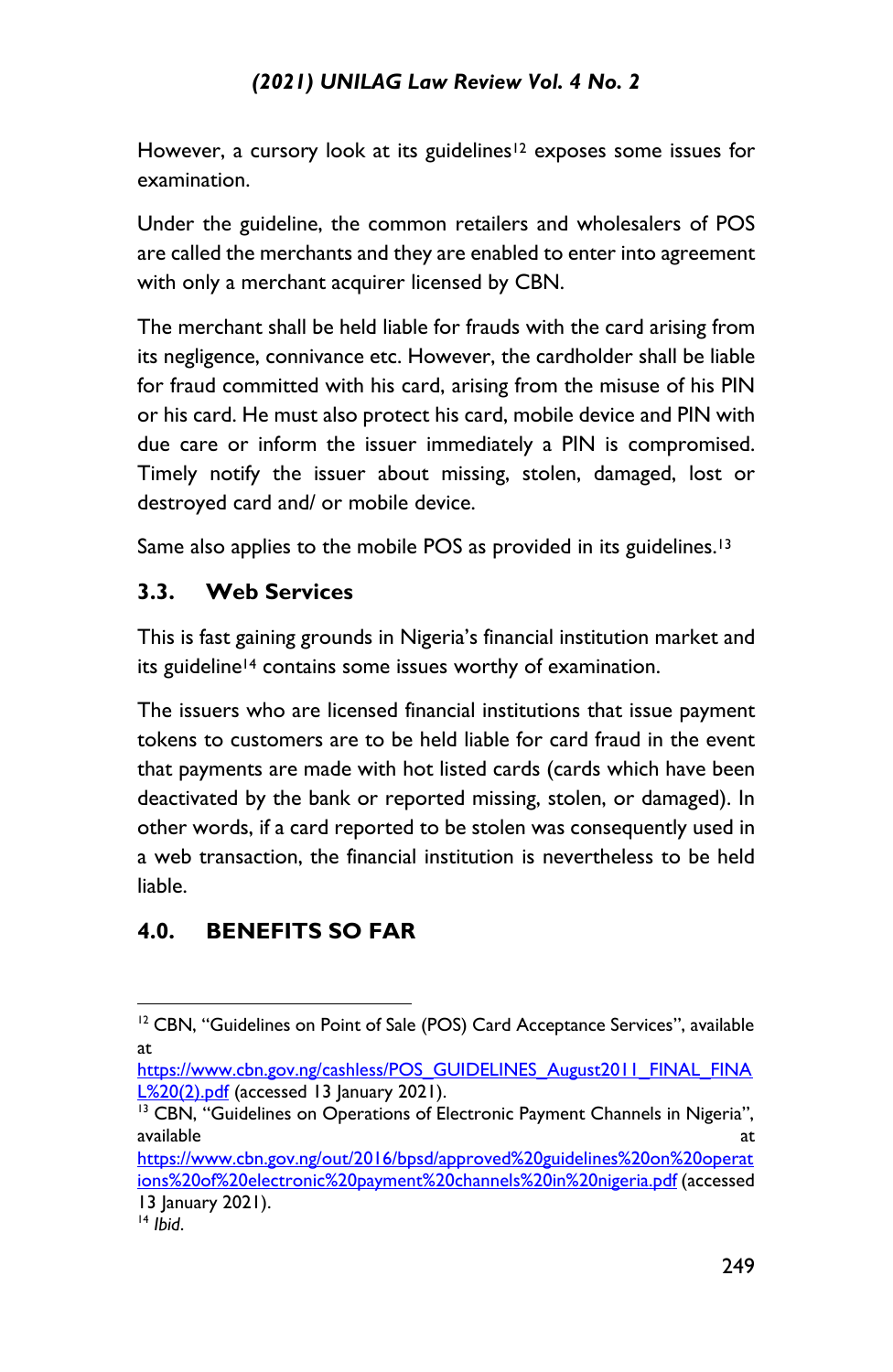As stated earlier, e-banking has a lot of potentials it embodies and Nigerian banks have been able to explore a number of this. These potentials have not only been of great benefit to the banks, it has also benefited the customers to a very large extent.

Automation of financial services by banks has improved customer satisfaction more than twice as it used to be. Using Lagos State, Nigeria as a microcosm; a state densely populated with businesses and enterprises which makes almost daily financial transaction. This has led to the daily congestion of banking halls, which on a number of times brings dissatisfaction to the customers. However, with the introduction of e-banking, companies and individuals find it easy to transact at their convenience, reducing congestion in banking halls, and improving customer satisfaction. In fact, even electricity bills, taxes, flight bookings, and whatnot, can all be done without a visit to the banking hall. It is time saving.

Subjectively, e-banking lowers transactional fees. Banks scarcely open new branches especially in technologically inclined areas. This invariably reduces cost of operation of the banks and subsequently leads to more profit. The customers also do all the work themselves, so staff numbers can be reduced. Overhead costs (heating and lighting, insurance, salaries etc.) are greatly reduced. It further encourages healthy competition and creativity which in turn leads to the development of the industry.

Internationally speaking, enormous amount of money is made from online transactions such as Forex trading, online mini-importation, buying and selling of crypto currencies among many others in relation to the offline dominant businesses, and e-banking serves as a tool for the facilitation of this transaction.

With the government embracing the e-commerce system in Nigeria, the technological transformation of the country and the economy is one of the benefits of e-banking. E-banking also facilitates delivery of reliable services as the automation of most financial services reduces the risk of errors.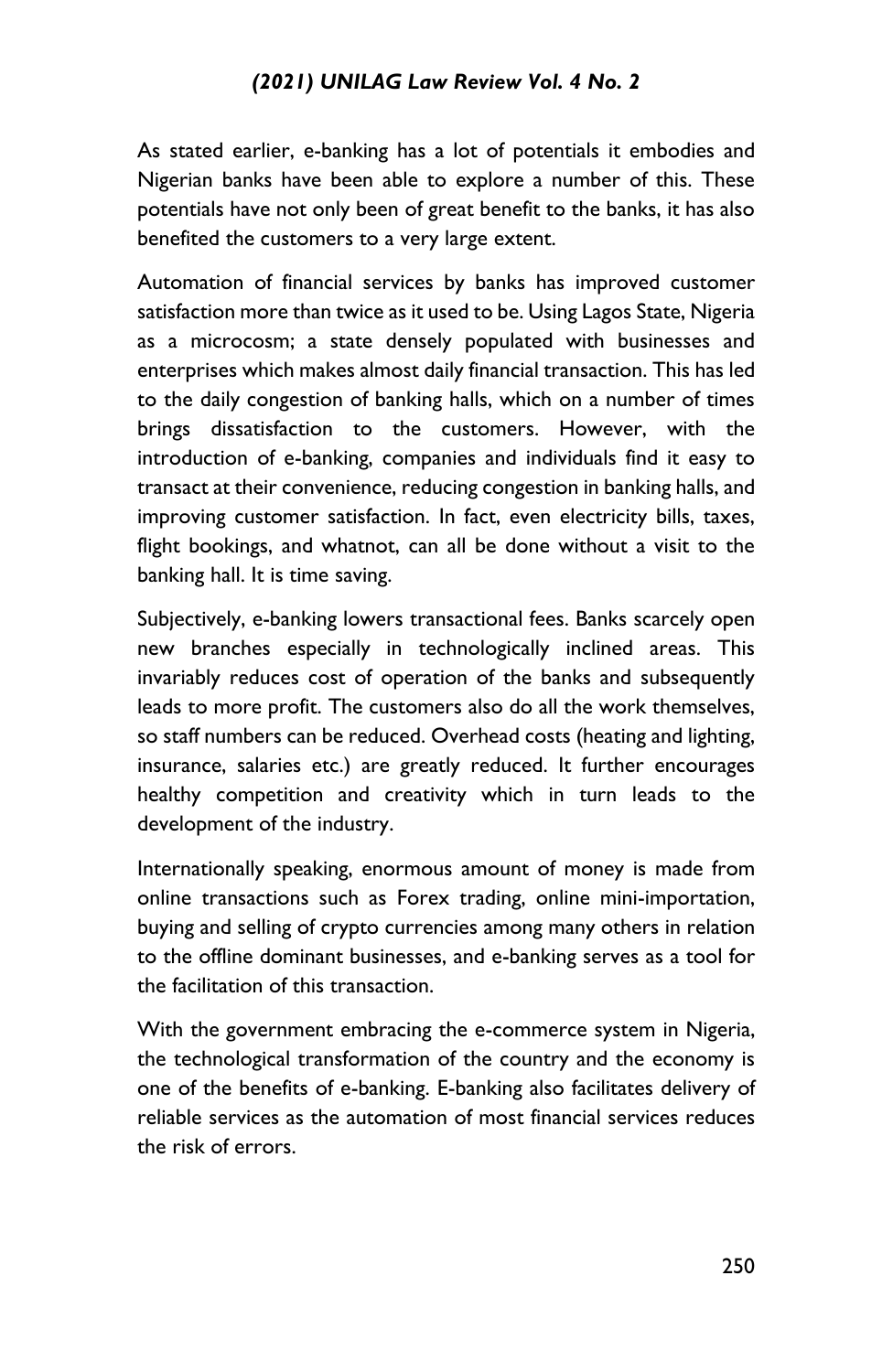# **5.0. CHALLENGES OF ELECTRONIC BANKING**

Electronic banking has its pros and cons. Some of its hiccups and challenges affects human labour and can in the long run deskill a number of employees and also displace them out of their jobs. Technologies improve on a daily bases and sooner than expected, holistic software would be built such that little or no human input would be required. This will render a lot of persons in the sector jobless and in turn worsen the unemployment situation of the country.

The level of job insecurity on the part of the employees increases by the day, the level of perfection rendered by electronic automated services renders some, if not a large amount of skills, obsolete; thereby demanding high level of skill in information technology. In a country like Nigeria, where information technological skills are relatively behind in the educational institutions (with exceptions to the high profiled exclusive private educational institutions), it becomes a great challenge for an average Nigerian graduate to be tagged "employable".

The duty of secrecy between bank and customers have been given judicial blessings in a plethora of cases, however the fortress that houses this duty is getting porous by the day. For instance, banks database can be illegally accessed by fraudsters. Also, during the transfer of data from one bank to another through the internet, internet fraudsters can intercept this transfer and get such information for themselves which will in turn be used in furtherance of criminal activities.

Non-repudiation of transaction is also an alarming challenge of the ebanking system. The fact that when making an internet transfer and a number is interchanged for another due to an innocent mistake or unstable frame of mind or anxiousness as to emergency situation, such transaction when completed cannot be repudiated.

Excluding card transaction services such as ATM, most e-banking services have a relative loss of audit trail which makes it impossible to accurately trace a transaction from the source to the destination.

In the 21st century, data is life and he who has the most data controls the gold mine. Data protection today is just as important as the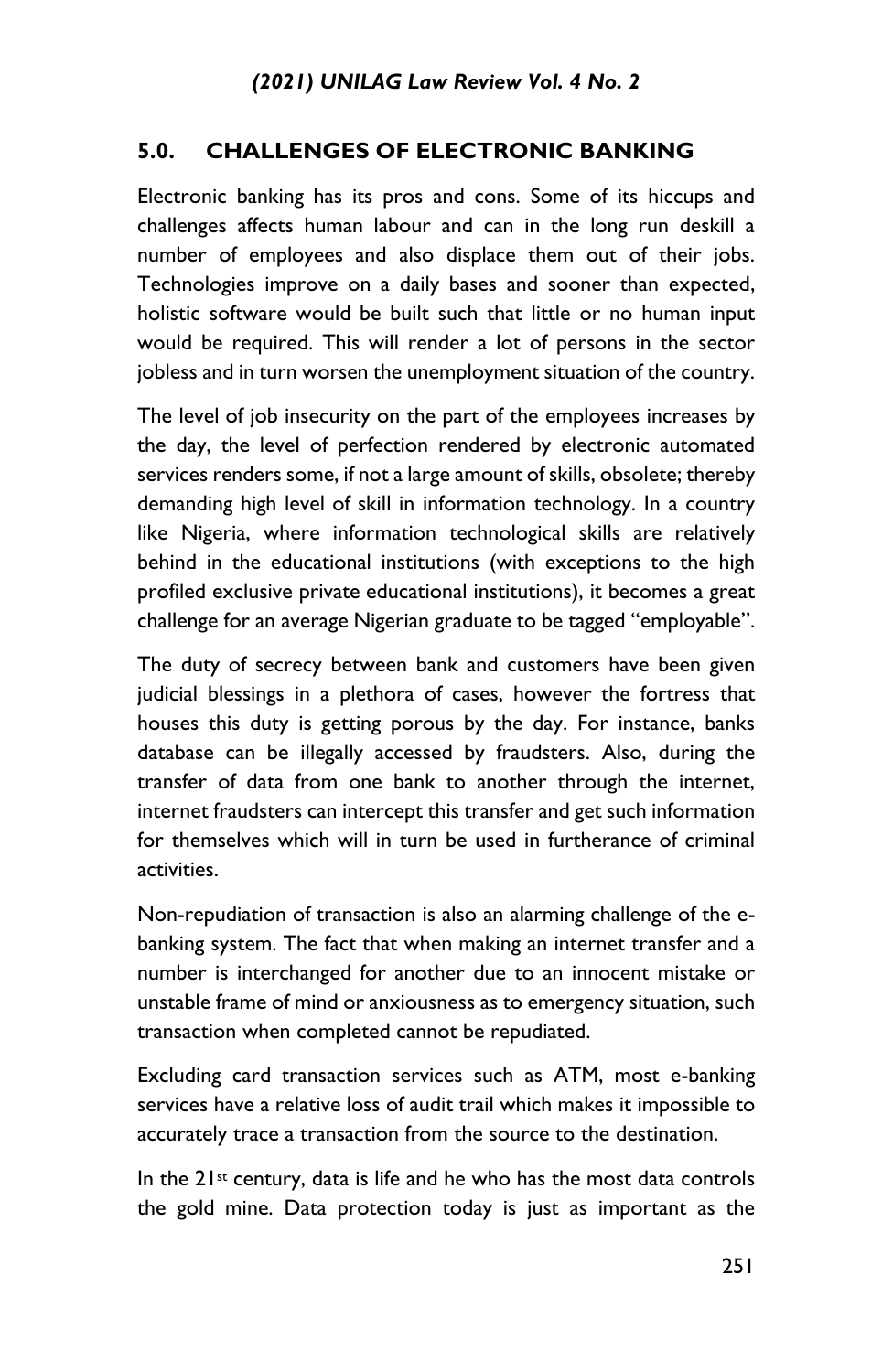protection of the fund itself. As such where data which ought to be safeguarded by banks are being sold out to or are penetrated by companies who use it for a number of businesses, such as advertisement, customers develop reasonable fears regarding how their data is handled.

For a third world developing country like Nigeria popularly known for its poor power supply, its inaccessibility in some regions of the country, and its unstable telecommunication network, it is relatively impossible to have a proper delivery of this service.

Mass illiteracy with regards to this system makes ignorant users vulnerable to fraud. For instance, in card transactions, illiterate users ignorantly disclose their Personal Identification Number (PIN) in a bid to request help in making a withdrawal. This ignorance is then used against them.

The above challenges impinge the proper realisation of this concept in 21<sup>st</sup> century Nigeria.

## **6.0. FUTURE PROSPECTS**

Many Nigerians shy away from using internet banking, not because they enjoy a stressful life or that the air conditioning system in the banks improves life expectancy, but the fear of parting with their money unjustly to criminals who have mastered the intricacy of this system overwhelms them. If lucky, the criminal might be apprehended but will that necessarily guarantee the return of their hard-earned money? Prevention is better than cure, so they say.

With the government embracing e-commerce and electronic transactions in Nigeria, it is evident that the future of electronic banking in Nigeria is promising. Despite distrust in the system by Nigerians due to inadequate legislations on this subject matter, as the passage of time unfolds the legislature will look into it and will in turn cast confidence upon the faces of Nigerians.

# **7.0. RECOMMENDATIONS**

Some recommendations proffered by this paper in other to arrive at a promising future for electronic banking includes: